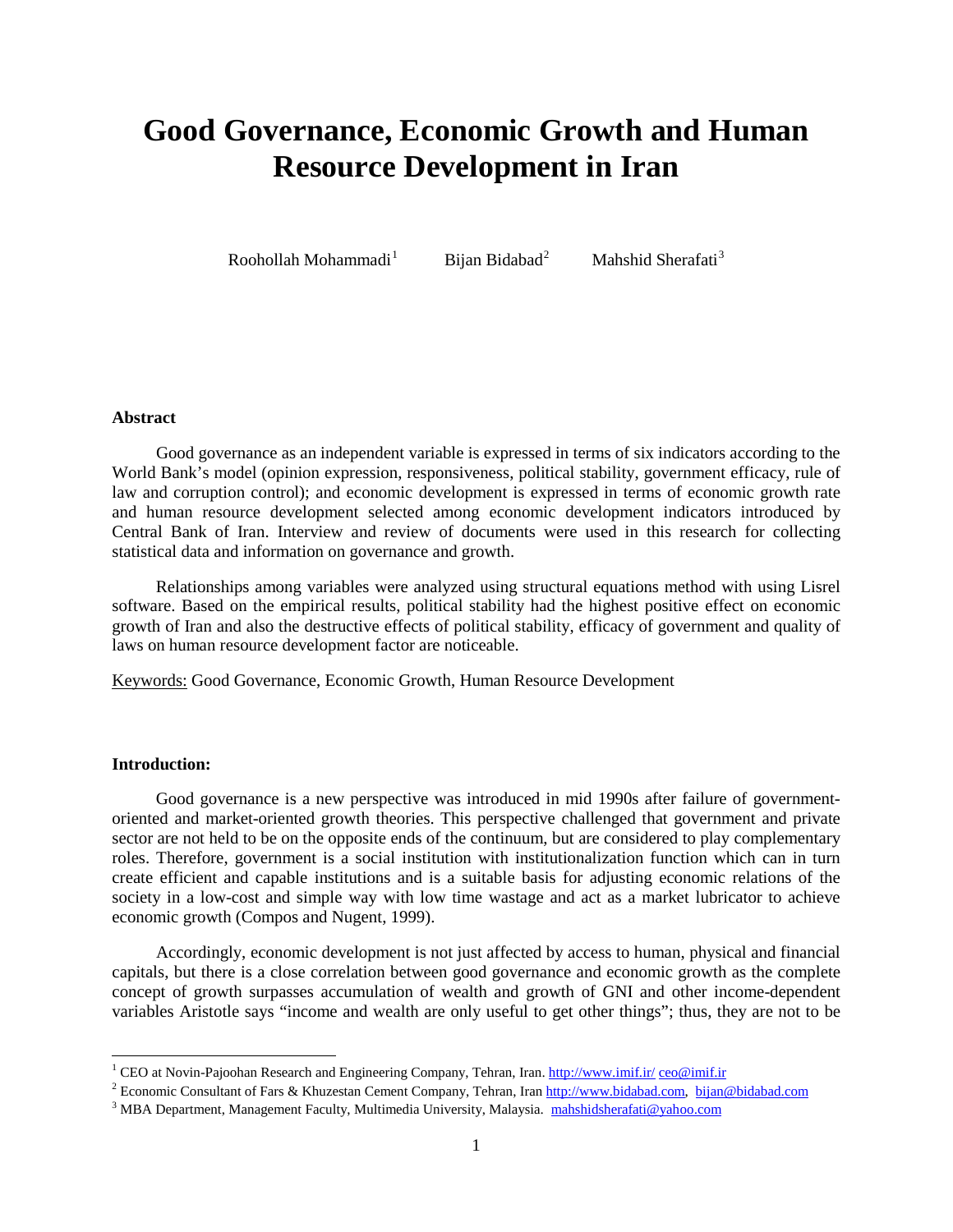held targets by themselves and development must be appraised in terms of improvement of peoples' life (Martya, 1999).

Along this concept, during the last decade international institutions have defined some indicators to measure governance quality in different countries to evaluate good governance effects on economic growth. Based on this approach economic growth process is affected by the performance and interaction of three large institutions namely, government, private sector and civil society. These institutions have their own duties and thus, their duties are to be identified and categorized correctly to have suitable performances for the society to burgeon politically, culturally, socially and economically; otherwise, economic, social, cultural and political development will be disturbed.

Regarding the fact that governance as an important factor in achieving sustainable development, in Iran in comparison with other countries and internally, during the past years, has been basically weak; and also regarding the Iran's prospective plan to turn her into the most developed regional country by 2025. This paper is going to study the relationship between good governance indicators (introduced by the World Bank) and the most important economic development indicators in Iran (derived from economic experts' opinions).

#### **Literature Review**

The modern concept of good governance is a reply to the new world conditions and is a pattern to achieve sustainable development with emphasis on individual rights and ensuring private space against extensive public or political domains. Although this concept was accompanied with inauguration of the United Nations cooperation plans in Human Rights in 1955 with the aim to boost sovereign institutions; in practice, the word governance became widespread in 1980s with influence of some international powerful institutions and during the process of granting economic aids such as financial and technical aids in form of loans, projects and bilateral and multilateral collaborations by international institutions of Northern (developed) to Southern Countries (developing).

The first authority that discussed this concept was the World Bank report (1989) that defined good governance as a provision of efficient public services, reliable judicial system and responsive administrative system. It held good governance as a good model for structural reform in order to develop aid-recipient countries. After execution of structural adjustment policies and encouraging developing countries for privatization, deregulation, and other reforms, which were mostly economic, and their failure in target countries; other perspective were proposed from which good governance is the most important one.

Since then, comprehensive measures have been taken in this realm globally. In the beginning of 1990s the scholars and policymakers became interested in the results of World Bank policies and good governance became more attractive and relationship between democracy and economic growth was discussed. Governance theories can be categorized historically as the following table pronounces: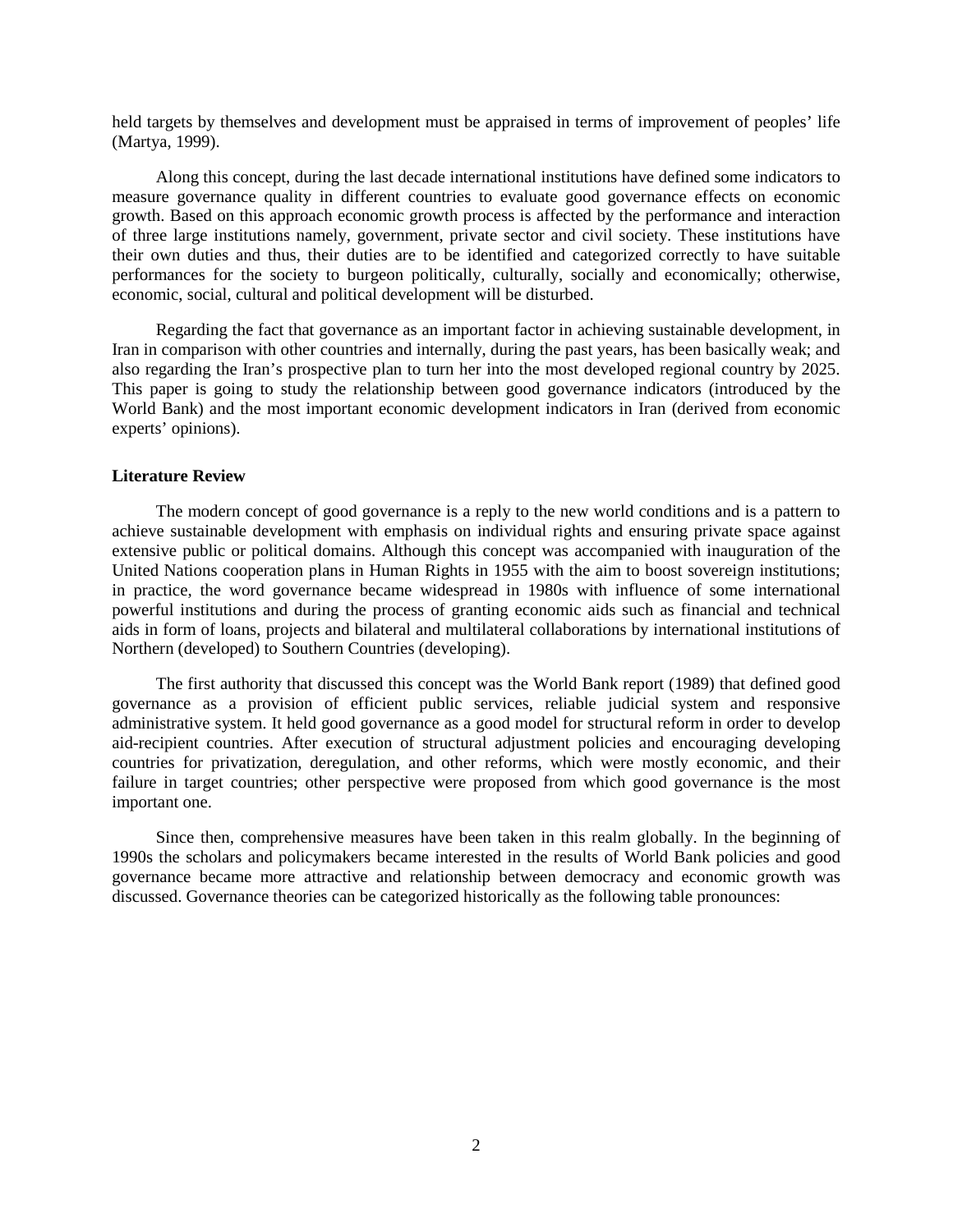| Approach         | Period                   | Specifications                                                            |  |  |  |
|------------------|--------------------------|---------------------------------------------------------------------------|--|--|--|
| Classics         | 1870-1920                | - Limited interference of government (defense, security, legislation,     |  |  |  |
|                  |                          | public affairs)                                                           |  |  |  |
|                  |                          | - Private sector as the main axle of economic activities                  |  |  |  |
|                  |                          | - Government can only establish institutions within its limited scope of  |  |  |  |
|                  |                          | activities                                                                |  |  |  |
| Keynesians       | 1920-1970                | - Government is not only a producer of public goods, but also is an       |  |  |  |
|                  |                          | economic actor                                                            |  |  |  |
|                  |                          | - Government's interference in economic affairs through financial and     |  |  |  |
|                  |                          | monetary policies is necessary                                            |  |  |  |
| Bureaucracy      | 1900-1970                | - Using bureaucratic principles improves organization's efficiency.       |  |  |  |
|                  |                          | - Huge governmental organizations are only useful and justifiable when    |  |  |  |
|                  |                          | they follow bureaucratic principles                                       |  |  |  |
| Marxism          | 1915-1990                | - No private ownership                                                    |  |  |  |
|                  | In some                  | - Fully planned governmental economy                                      |  |  |  |
|                  | countries                | - Necessity of voluminous governmental organizations for fulfilling       |  |  |  |
|                  |                          | governmental duties                                                       |  |  |  |
| Neoclassicism    | Beginning                | - In addition to classical duties, government has other duties related to |  |  |  |
|                  | of 1970s                 | interfere in and supervision on market mechanism                          |  |  |  |
|                  | up to now                | - Free competition maximizes economic welfare in the society              |  |  |  |
|                  |                          | - Governmental organizations should be kept as small as possible          |  |  |  |
| Institutionalism | Second                   | - Government has fundamental role in producing public goods               |  |  |  |
|                  | half of 20 <sup>th</sup> | - Government's interference in society's affairs is necessary to achieve  |  |  |  |
|                  | Century                  | social balance                                                            |  |  |  |
|                  |                          | - The necessity of governmental organizations for supervision on          |  |  |  |
|                  |                          | economic performance of other sectors                                     |  |  |  |
| Modern           | 1980 up to               | - Use of professional management                                          |  |  |  |
| Governmental     | now                      | - Performance-oriented management                                         |  |  |  |
| Management       |                          | - Emphasis on results                                                     |  |  |  |
|                  |                          | - Use of ordinary management techniques in private and government         |  |  |  |
|                  |                          | sector                                                                    |  |  |  |
| Good             | 1990 up to               | - Government, private and civil sectors are main institutions in          |  |  |  |
| Governance       | now                      | exercising authority. Sustainable development depends on                  |  |  |  |
|                  |                          | strengthening and effective interactions of these institutions.           |  |  |  |
|                  |                          | - Finding suitable mechanisms for engaging civil society in making        |  |  |  |
|                  |                          | decisions and managing affairs.                                           |  |  |  |
|                  |                          | - Limiting government duties to control, supervision and adjustment.      |  |  |  |

Table (1). Theories on government per historical period

The concept of governance is an old concept as human civilization. Philologically, the word governance comes from the Greek words of Kybernan and Kybernetes and means to lead and guide and also to keep aside. While the concept of government refers to an institution to make police, the word and concept of governance refers to responsiveness and accountability both in policy and execution. McCarney et al described governance as "The relation between civil society and state, between the government and the governed" (McCarney et al, 1995).

World Bank defines governance as "a method on which the power of economic management of a country and social resources are exercised to achieve development (Lateef,1992). Boeninger defines governance as "the desirable government of the society" (Boeninger ,1991). Landel-Mills and Serageldin defined governance as how to rule and govern over people and how to administer and regulate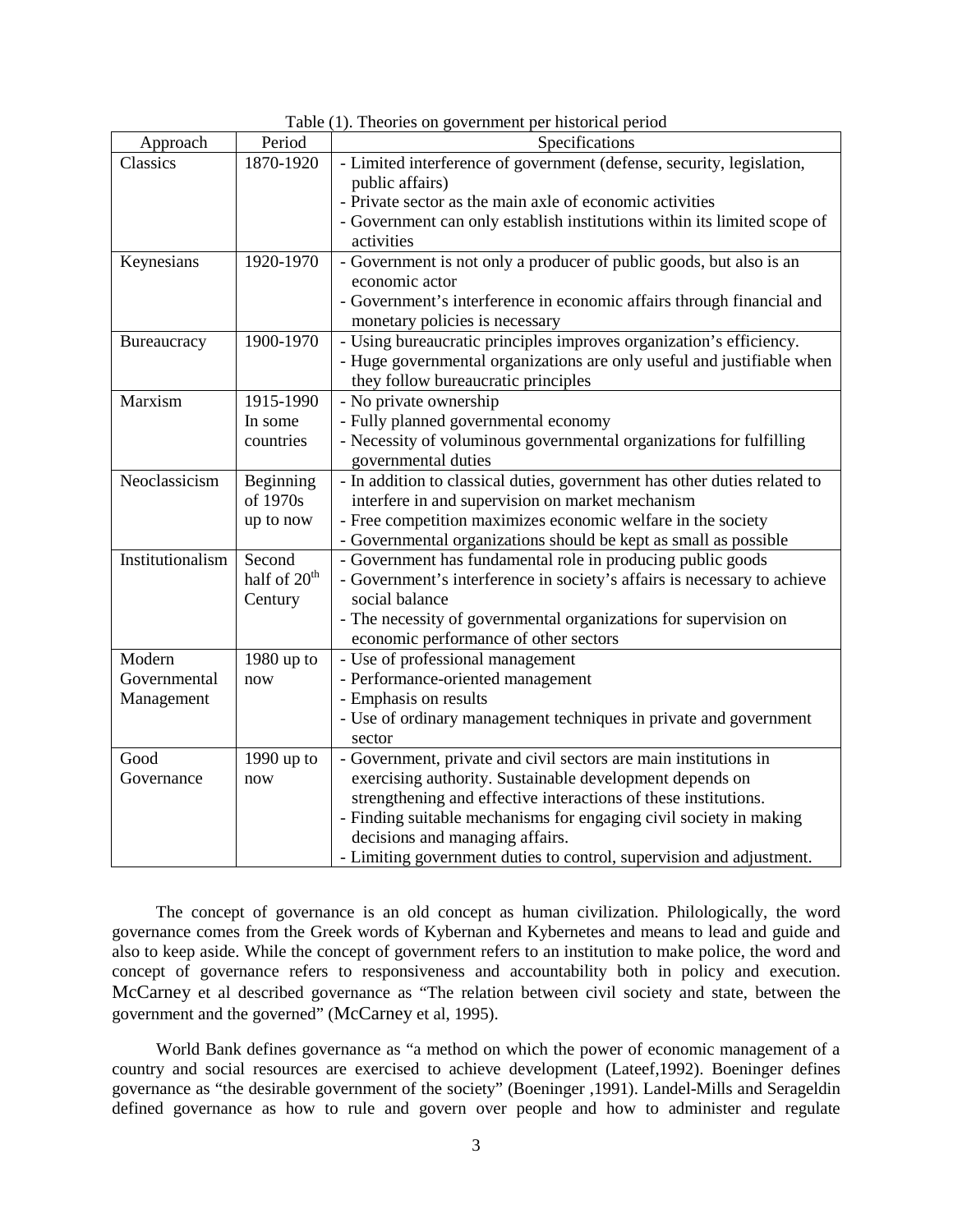governmental affairs. This refers to the political system of a nation and how it operates in terms of pubic and legal affairs administration (Landel-Mills and Serageldin ,1992). In one of the reports of the World Bank on Africa, governance is defined as "exercising political power in order to manage the affairs of a nation (World Bank, 1989).

The most exact definition of governance is cited in the report of World Governance Commission (1995) as: governance is a set of individual and institutional, public and private methods that administer common people's affairs. Governance is a continuous process that coordinates contradictory and miscellany benefits and adopts collaborative measures. Governance includes official institutions and systems empowered for guaranteeing to observe law as well as unofficial contracts on which the people and institutions agreed or understood they are beneficiary for them (Midery and Kheirkhahan ,2004).

#### **Methodology and Data**

The procedures of this research is descriptive an it concentrates on the existing condition and notices the existing conditions or relations, widespread beliefs, current processes, well-known effects or developing processes. The emphasis is on present though past events and effects that relate to existing conditions are studied as well (Best, 1959). We try to find a significant relationship between good governance indicators and economic growth in this research. Two hypotheses are to be examined as:

Hypothesis 1: There is a significant correlation between good governance and economic growth. Hypothesis 2: There is a significant correlation between good governance and human resource development indicator.

The statistical population of the present research consists of development economists and politicians. Also, the sampling attribute is education, that is to say, the only Ph.D. degree holders in economics, preferably with development field were elected. The sample consists of 350 persons. Random-classification sampling method was used. 50 participants were selected randomly according to the following formula:

$$
n = \frac{\frac{z_{\alpha}^2 * \sigma^2}{2}}{d^2}
$$

 $\mathbb{Z}_{\pm}^2$  is the normal quantity corresponding to 1- $\alpha$  level of significance that is equal to 1.96 at 95% level of significance.  $\sigma^2$  is the standard deviation related to the questionnaire items and was calculated as 0.56 from an auxiliary sample. d is amount of allowed sampling error and is considered as 0.1. Thus:

$$
n = \frac{(1.96)^2 \times (0.36)^2}{0.1^2} = 50
$$

Data was collected through: documentary method i.e. predetermined published statistics by the World Bank, UN Development Program Statistics, Central Bank of Iran and Good Governance Indicators Information Center was used. Direct interview with 50 economists and collecting their viewpoints on selecting the most appropriate economic development indices for Iran's economy is another part of data collection stage.

Structural equations model was used for analysis of data. It is a multivariate method to show causality among variables on the basis of path analysis with latent variables structure (MacDonald and Ho, 2002).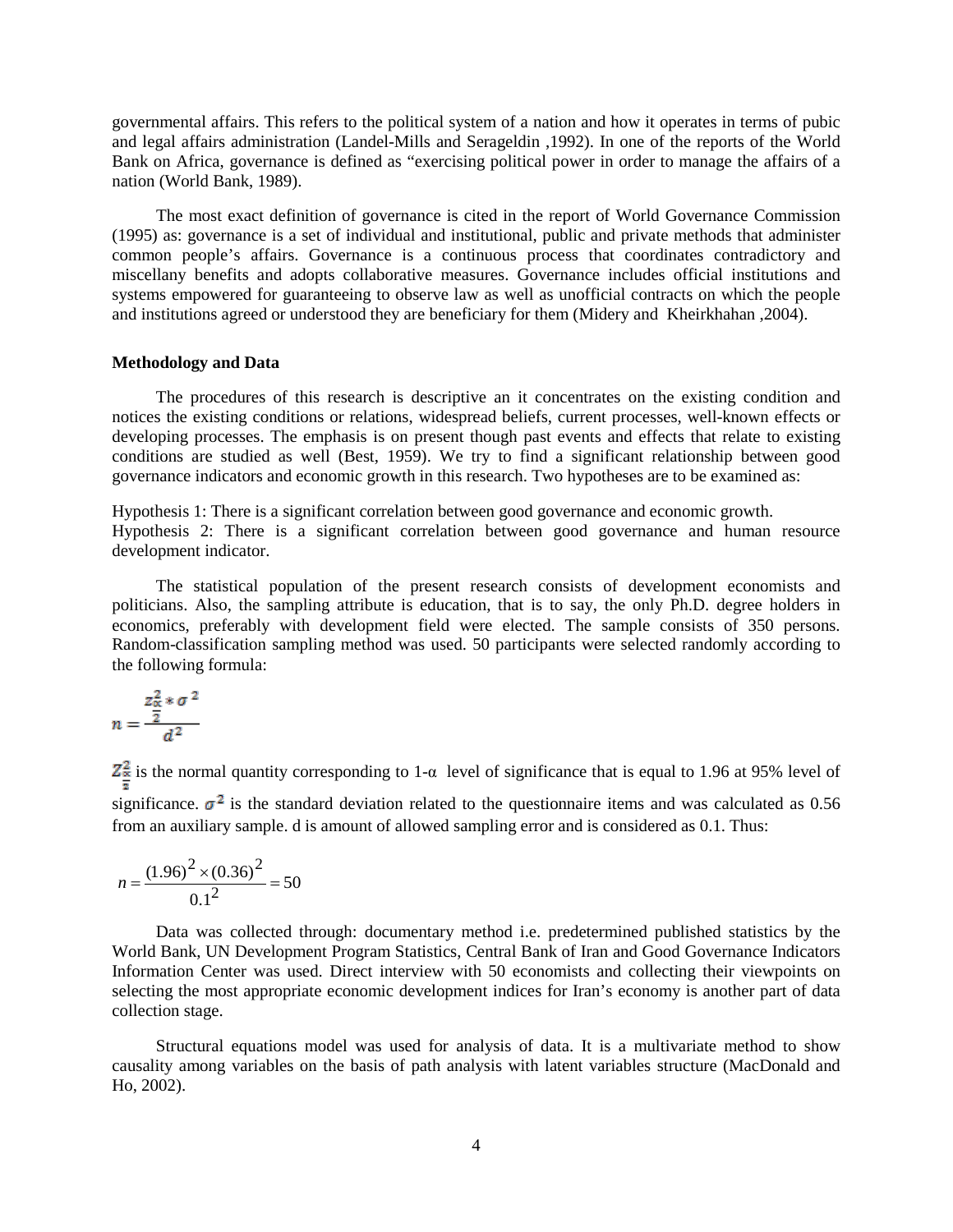#### **Empirical Analysis**

Relations of the variables were analyzed and their causalities were studied. The following figure and table show the results:



Fig (1): Relations of good governance indicators and economic growth

| Path                                              | Path Coefficient | t-value  | p-level       | $\mathbf{R}^2$ |  |
|---------------------------------------------------|------------------|----------|---------------|----------------|--|
| Opinion Expression $\rightarrow$ Economic growth  | $-1.081$         | $-4.808$ | 0.01          | 0.507          |  |
| Political stability $\rightarrow$ Economic growth | 0.885            | 3.390    | 0.01          |                |  |
| Government efficacy $\rightarrow$ Economic growth | $-0.291$         | $-1.981$ | 0.05          |                |  |
| Quality of rules $\rightarrow$ Economic growth    | 0.356            | 3.791    | 0.01          |                |  |
| Rule of law $\rightarrow$ Economic growth         | $-0.039$         | $-0.824$ | Insignificant |                |  |
| Corruption control $\rightarrow$ Economic growth  | 0.591            | 2.852    | 0.01          |                |  |

Table (2): Coefficients of direct effects path of good governance and economic growth

It can be observed that among the 6 factors of good governance only the rule of law effect on economic growth is not statistically significant .Corruption control, quality of rules and political stability are significant at level of 99%, and show positive effects on economic growth in the past 8 years. On the other words, status of corruption control, quality of rules and political stability during the 8 years caused economic growth. The variables of opinion expression at 99% significance level and efficacy of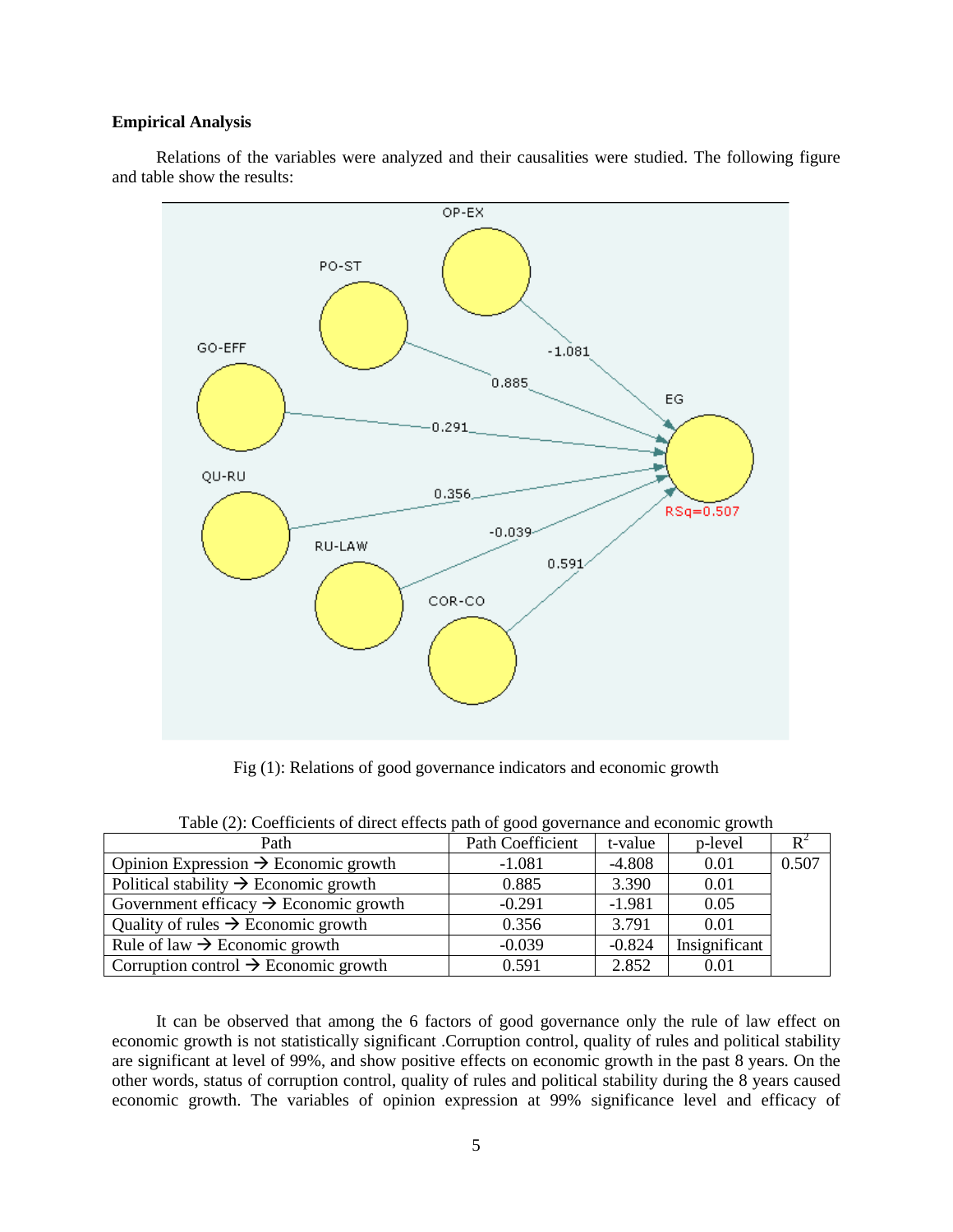government at l 95% significance level show deterrent effects on economic growth. During the sample period the two factors were managed in such a way that economic growth was not positively -even was destructively- affected; calling for reform and revision in future planning. Rule of law and form of management can positively affect economic growth, but they were managed baldy and their constructive effects on economic growth were not statistically significant. There is also a significant negative correlation between opinion expression and economic growth. In other words, it seems that opinion expression did not cause economic growth; that is, opinion expression had a severely negative effect in economic growth of Iran. This is probably caused by the fact that the authorities were not in executive positions to express their opinions and make final decisions in economic affairs of Iran and other entities made decisions. The high value of path coefficient of political stability shows the significance of political stability in Iran's economic growth. Quality of laws and corruption control had significant positive effects on economic growth. Corruption control surpassed the quality of laws in affecting economic growth. Among the constituents of good governance, political stability, corruption control and quality of laws had the highest positive effects on economic growth respectively. On the basis of exogenous independent variables, i.e. good governance variables, 28% of changes in dependent variables, i.e. economic growth, is due to the positive effects of political stability, quality of laws and corruption control and the negative effects of opinion expression and efficacy of government.





Fig (2): Relationship between good governance and human resource development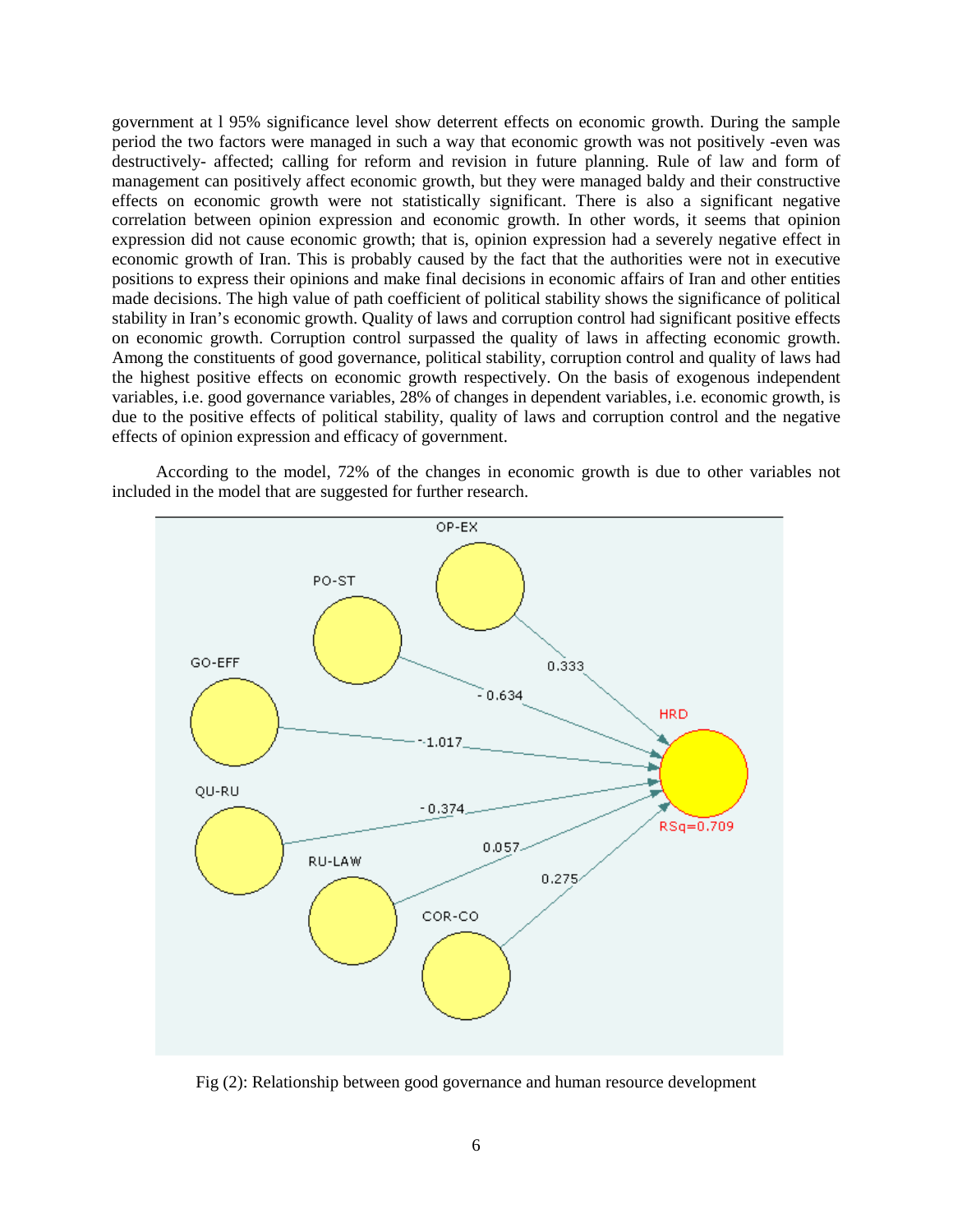| Route                                                        | Path        | t-value  | p-level       | $\mathbf{R}^2$ |
|--------------------------------------------------------------|-------------|----------|---------------|----------------|
|                                                              | Coefficient |          |               |                |
| Opinion expression $\rightarrow$ Human resource development  | 0.333       | 3.243    | 0.03          | 0.709          |
| Political stability $\rightarrow$ Human resource development | $-0.634$    | $-5.536$ | 0.00          |                |
| Government efficacy $\rightarrow$ Human resource development | $-1.017$    | $-6.219$ | 0.00          |                |
| Quality of rules $\rightarrow$ Human resource development    | $-0.057$    | $-0.476$ | Insignificant |                |
| Rule of law $\rightarrow$ Human resource development         | 0.957       | 7.534    | 0.00          |                |
| Corruption control $\rightarrow$ Human resource development  | 0.275       | 2.743    | 0.01          |                |

Table (3). Coefficients of direct effects path of good governance and human resource development

On the basis of the above model, among the good governance variables only quality of laws is not significant in terms of human resource development. Right of opinion expression has a positive significant effect on human resource development. Social participations, freedom of speech and civil rights have been in such a way that wishes of individual members of the society and educational needs had positively affected the human resource development. Political stability has a destructive and deterrent effect on human resource development. That is to say it seems that creation of suitable intellectual background and establishment of relative stability are necessary for human resource development revision to make various economic and social investments reforms. Efficacy of government had a significant deterrent effect on human resource development. It seems that suitable government strategies along the purpose of optimal allocation and management of resources and also use of suitable transnational communication are the musts of human resource development promotion. Rule of law has a positive and constructive effect on human resource development. Accordingly, suitable leverages in passing suitable rules and procedures had positive effects on human resource development variable. On the basis of the model, corruption control had a positive and constructive effect on human resource development as well. That is to say corruption control, as a good governance factor develops human resource and prevents waste of human capital and un-optimal use of scientific intellects and potentials. In other words, use of corruption control leverage improves income distribution, optimal allocation of subsidies and results to increase of government investment capacity in education along human resource development. However, 93% of the changes in human resource development variable are due to the positive effects of opinion expression, rule of law and corruption control and the negative effects of political stability and efficacy of the government. Moreover, 7% of the changes in human resource development are due to other factors not covered in this research.

## **Discussion and Conclusion**

Relationship between good governance and economic growth, political stability had the highest positive effect on economic growth. It is evident when political stability is achieved, the environment for absorbing foreign capital will be ready and foreign inventors will be interested to invest and finally economic growth will be achieved. Therefore, authorities are advised to promote political stability to achieve economic growth. Next, corruption control shows the effect of good governance on development. World Bank experiences show that the most underdeveloped countries are the most corrupted ones. In such countries, organizations are complicated and mal-organized and bribery is widespread. Cultural and economic poverty cause prevalence of corruption and fraud.

The third place belongs to the quality of laws. Undoubtedly, the developed countries promote rule of law and observance of law as the most important guarantee for development and growth. This is not possible unless the cultural background were provided.